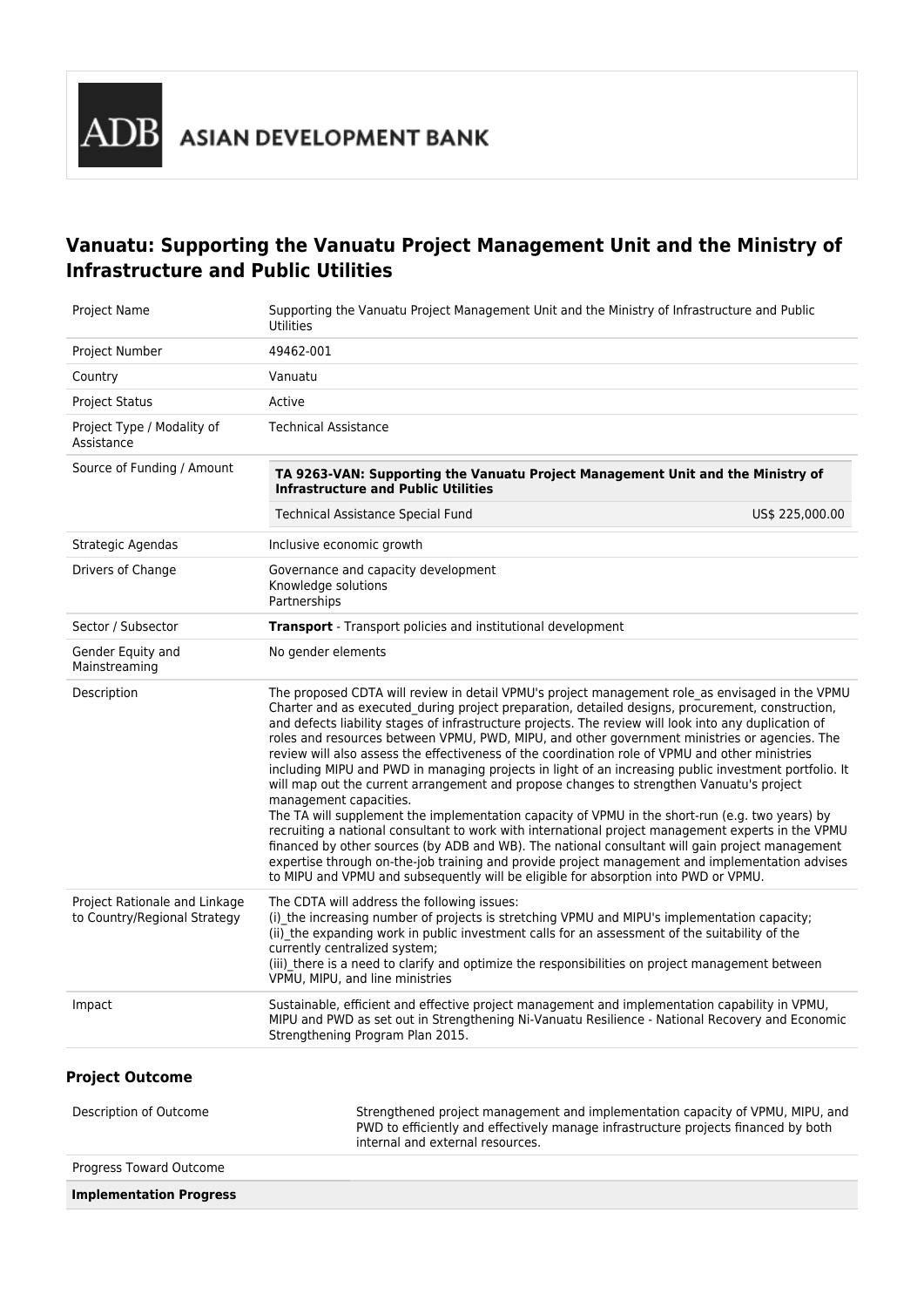Description of Project Outputs 1. Infrastructure Portfolio and Institutional Review, 2.\_Employing national consultants and staff at VPMU, MIPU and PWD for on the job training to improve project management capabilities enabling them directly undertaking project management advisory role.

Status of Implementation Progress (Outputs, Activities, and Issues)

Geographical Location

## **Summary of Environmental and Social Aspects**

| <b>Environmental Aspects</b> |                                                                   |
|------------------------------|-------------------------------------------------------------------|
| Involuntary Resettlement     |                                                                   |
| Indigenous Peoples           |                                                                   |
|                              |                                                                   |
|                              | <b>Stakeholder Communication, Participation, and Consultation</b> |
| During Project Design        | Vanuatu governments (VPMU, MIPU, PWD and other relevant agencies) |

#### **Business Opportunities**

Consulting Services The CDTA will be implemented over 24 months, from November 2016 to November 2018. The CDTA will mobilize and engage 2 person-months of an individual international consultant and 24 person-months of a individual national consultant over the 2-year CDTA period under output based contracts. All experts shall be recruited by using ICS method following ADB's Guidelines on The Use of Consultants (2013, as amended from time to time). Proceeds of the CDTA will be disbursed in accordance with ADB's Technical Assistance Disbursement Handbook (2010, as amended from time to time)

Procurement None

#### **Responsible Staff**

| Responsible ADB Officer    | Indrawansa, P.P.G.P.P.                                                          |
|----------------------------|---------------------------------------------------------------------------------|
| Responsible ADB Department | Pacific Department                                                              |
| Responsible ADB Division   | Pacific Liaison and Coordination Office in Sydney, Australia                    |
| <b>Executing Agencies</b>  | Ministry of Finance & Economic Management<br>P.M.B. 058<br>Port Vila<br>Vanuatu |

### **Timetable**

| <b>Concept Clearance</b>   | -                        |
|----------------------------|--------------------------|
| Fact Finding               | $\overline{\phantom{0}}$ |
| MRM                        | -                        |
| Approval                   | 08 Dec 2016              |
| <b>Last Review Mission</b> | -                        |
| Last PDS Update            | 17 Mar 2017              |

### **TA 9263-VAN**

| <b>Milestones</b> |                     |                         |                |                |                          |  |
|-------------------|---------------------|-------------------------|----------------|----------------|--------------------------|--|
| Approval          | <b>Signing Date</b> |                         | <b>Closing</b> |                |                          |  |
|                   |                     | <b>Effectivity Date</b> | Original       | <b>Revised</b> | <b>Actual</b>            |  |
| 08 Dec 2016       | $\sim$              | 08 Dec 2016             | 31 Dec 2018    | ٠              | $\overline{\phantom{a}}$ |  |

| <b>Financing Plan/TA Utilization</b> | <b>Cumulative Disbursements</b> |
|--------------------------------------|---------------------------------|
|                                      |                                 |